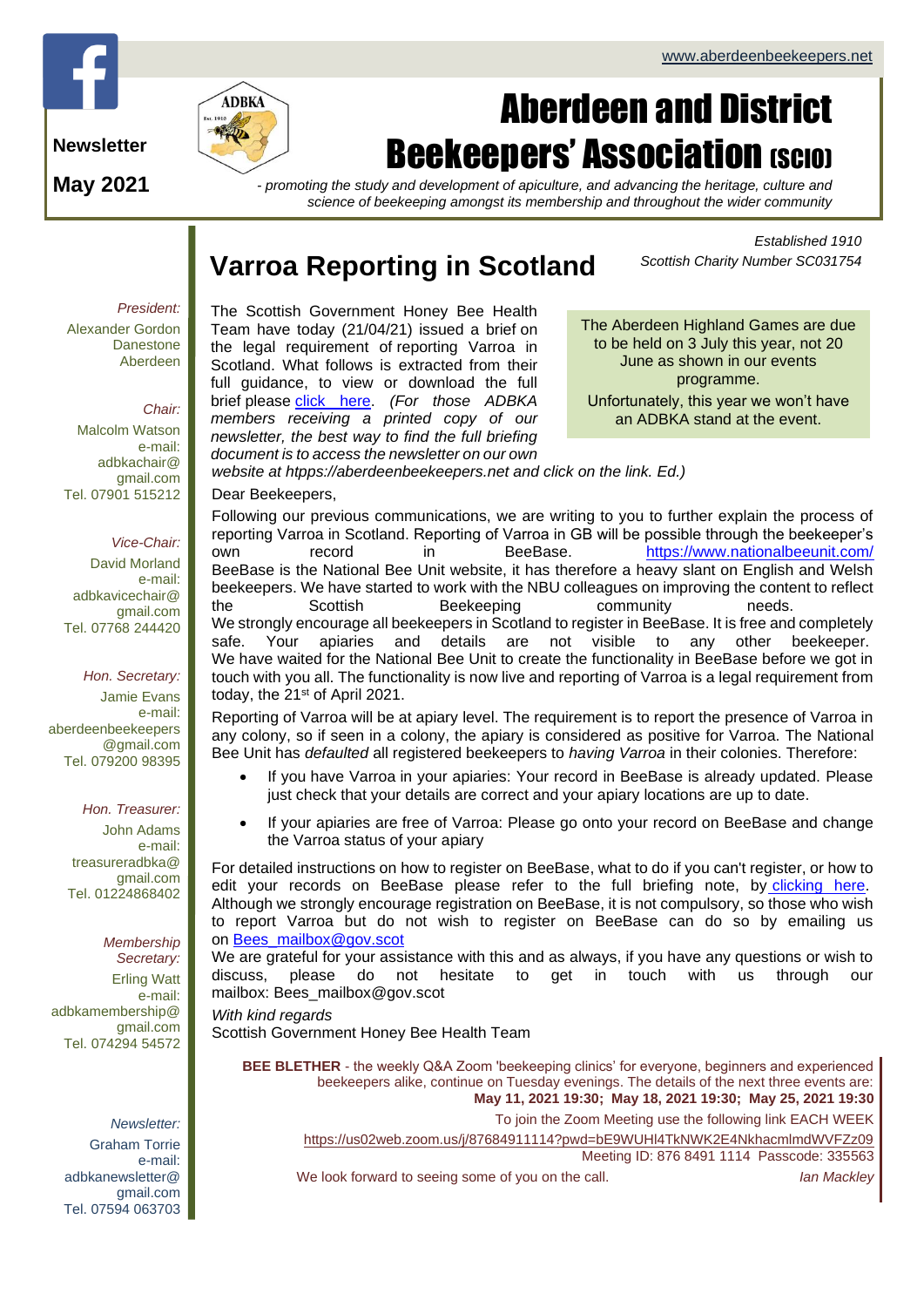# Members' Events **Members' Events**

### TALK: **SWARM MANAGEMENT: THE MOVERS AND SHAKERS**

### **- a look at swarm prevention and control in the context of the people and ideas that shaped what we practice today**

Presented by **Graham Torrie**

Wednesday 19 May 2021 at 7pm

To book your place for this online talk please register at:

[https://adbka-swarm-management-19may2021.eventbrite.co.uk](https://adbka-swarm-management-19may2021.eventbrite.co.uk/)

### VISIT: **QUEEN REARING SITE: AT COUPAR ANGUS**

Presented by **Murray McGregor** Saturday 26<sup>th</sup> June 2021 (details to follow)

> *THE MYSTERY OF THE VARROA MITE, DWV AND THE HONEYBEE A recording of this talk by Amy Cooper is available to view on You Tube. The link is - <https://youtu.be/ofUDIlNo0to>*

### An aid to the retrieval of swarms at a height !

When the bees in the colonies in my garden swarm, their favourite place is a Korean fir, only about twenty feet from the hives. They usually settle on its lower branches, where they are easy to retrieve. Once or twice in the years I have been keeping bees I have had a swarm high up in pine trees overhanging our driveway and consequently have lost them. Last June I had another occurrence of a high swarm and within 15 or 20 minutes I contrived the tool shown. It uses a three-part extendable aluminium pole easily sourced online which I bought years ago to clean our dormer windows. It is equipped with a threaded plastic termination to which can be attached brushes, squeegees and the like. I also had to hand a plastic bucket which had contained "wild bird" fat balls. I drilled a wee block of softwood with a hole a bit less than the outer thread diameter and attached it to the bottom of the bucket by screwing it to a wooden plate on its inside. I then used the plastic thread on the pole attachment to tap its own hole in the outer block. I screwed the bucket to the pole and extended it so that it was located just under the swarm. A sharp jab and the swarm fell into the bucket which I then gently lowered to the ground. The only potential challenge is that of controlling a suddenly heavy bucket at the end of a long bendy pole!



*Ken Gow*

### **The Importance of Drones, by Lynne Ingram**

Inverness-shire Beekeeping Association has invited anyone who is interested to 'Zoom in' on this talk, which will start at 7.30 on Tuesday 11th May. Anyone wanting to register for this talk, should email [president@inverness-shirebeekeepers.org](mailto:president@inverness-shirebeekeepers.org)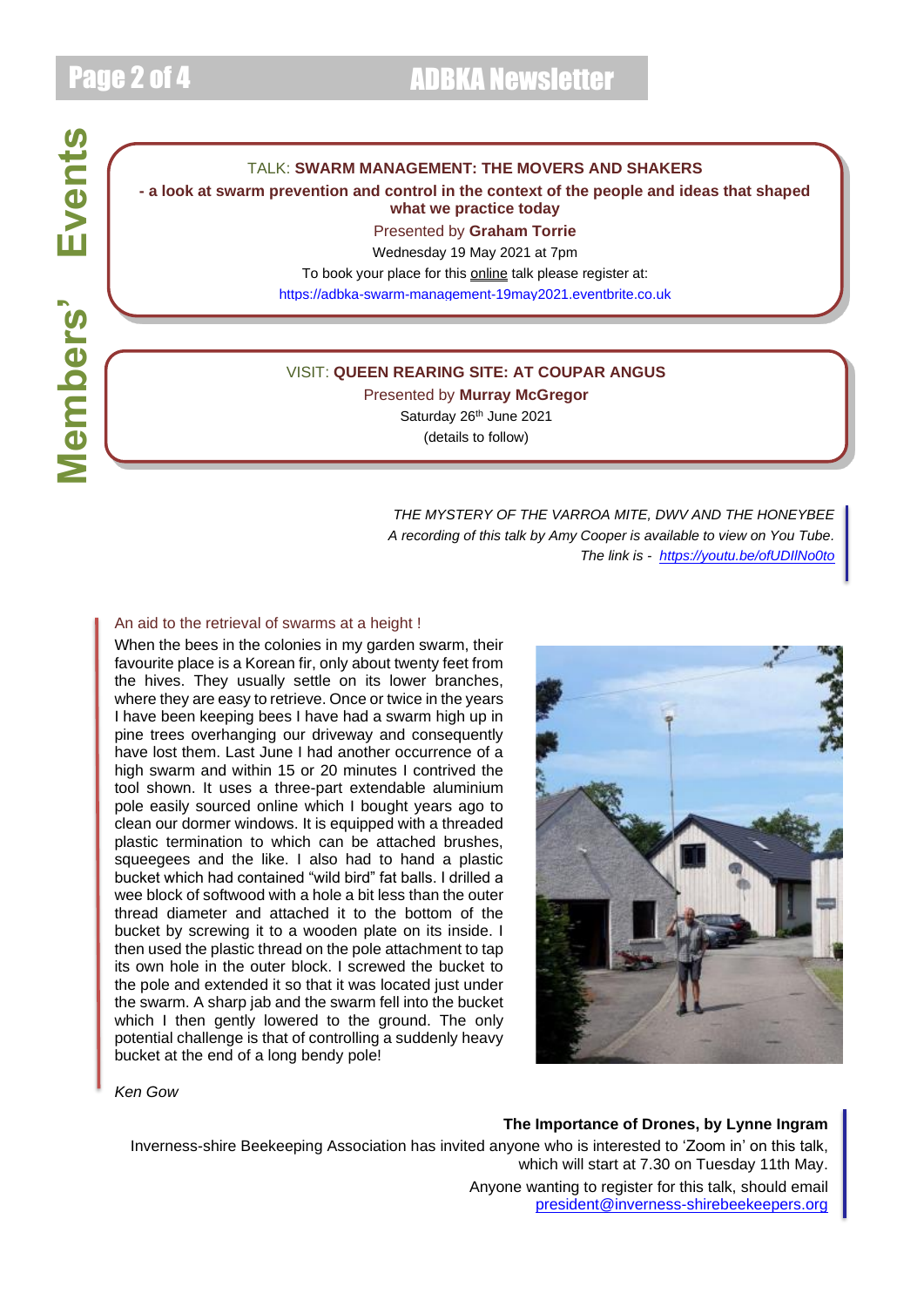Page 3 of 4 ADBKA Newsletter

### **THIS MONTH IN THE APIARY: MAY**

### **Swarm Management**

The main issue in May and June (and sometimes later) is swarming. Although a natural reproduction mechanism, swarming is in many respects not a good thing: swarms have a low survival rate in the wild, they are bad beekeeping PR as the public generally find them scary, they can be a nuisance to unwilling hosts where they settle and to beekeepers called in to remove them, and if you want a good summer honey crop, losing half the workforce doesn't help. Colonies do not have to swarm to survive in the long term. So we aim to prevent and control swarming so that bees do not leave our apiary. However, even skilled and experienced beekeepers will sometimes lose a swarm.

The simplest thing we can do right now to delay or discourage swarming is to ensure the bees have enough space - congestion is a swarming trigger - so once there is brood on about five-six frames and bees on most of the rest, add a super.

Inspections must be made on a seven day cycle. The seven days is important; if an egg destined to be a queen were laid immediately after an inspection, the cell will be sealed and, weather permitting, the swarm may leave on day eight. So look at the forecast and your calendar and **if you can't inspect on Day 7, do it earlier** rather than later.

Remember that simply destroying queen cells will not stop swarming - once bees have the swarming urge, they will simply keep making more. A common mistake is to destroy queen cells, thinking you are buying a bit of time, without realising the colony has actually already swarmed and that you've just removed the ability of the remaining bees to rear a new queen. Half the bees having left is not as obvious as you might expect (a clue is that the queen cells will be sealed). If as a beginner you find queen cells, a top tip is to leave them alone, note whether unsealed or sealed, complete the inspection, and then go away and think calmly about what you are going to do next, seek advice if necessary, then come back an hour or two later and do it.

Space precludes discussion of swarm control manipulations. Hopefully you will be prepared, having pre-selected a method and obtained the right kit. The Pagden, Nuc and various vertical split methods are common.

Finally, if you can it is worth having stroll around the immediate area of your apiary each evening during the swarming season. Swarms usually initially cluster for a few hours on a tree or post within a few tens of metres of their hive. You may notice unusual bee activity and find a swarm cluster that you can catch and rehome.

### **Comb Change**

If your frames are two or three years old or more, they are probably blackened, possibly chewed and could be accumulating disease. Changing your combs every three years is good practice. A good way of doing this the 'Bailey Comb Change' and May is a good time to start as it takes four weeks or so to complete. [Beebase](about:blank) which is a Beekeeping information resource for Beekeepers, has a fact sheet called 'Replacing Old Brood Comb' (nationalbeeunit.com) which explains how to do it. You will need a brood body and frames with new foundation. Remember that to produce wax, the colony needs a lot of well fed, young bees, so start when the colony is strong and if there isn't a good flow on (e.g. OSR) throughout, then feed thoroughly.

### **The Honey (Scotland) Regulations 2015 provides a legal definition of honey:**

*"honey" means the natural sweet substance produced by Apis mellifera bees from the nectar of plants or from secretions of living parts of plants or excretions of plantsucking insects on the living parts of plants, which the bees collect, transform by combining with specific substances of their own, deposit, dehydrate, store and leave in honeycombs to ripen and mature.*

What do they mean by "secretions of living parts of plants"? Well, this is a reference to extrafloral nectaries. Right now, here in the north east of Scotland, we have a great example of this, in abundance. The wild cherry or gean tree. As well as providing nectar from its blossoms, the tree also secretes sugar-rich sap from two small, red raised lumps on the petiole (the stalk that attaches the leaf to the stem). *See the attached picture.*



Find a gean tree near your apiary and look out for your bees working on the leaf stalks.